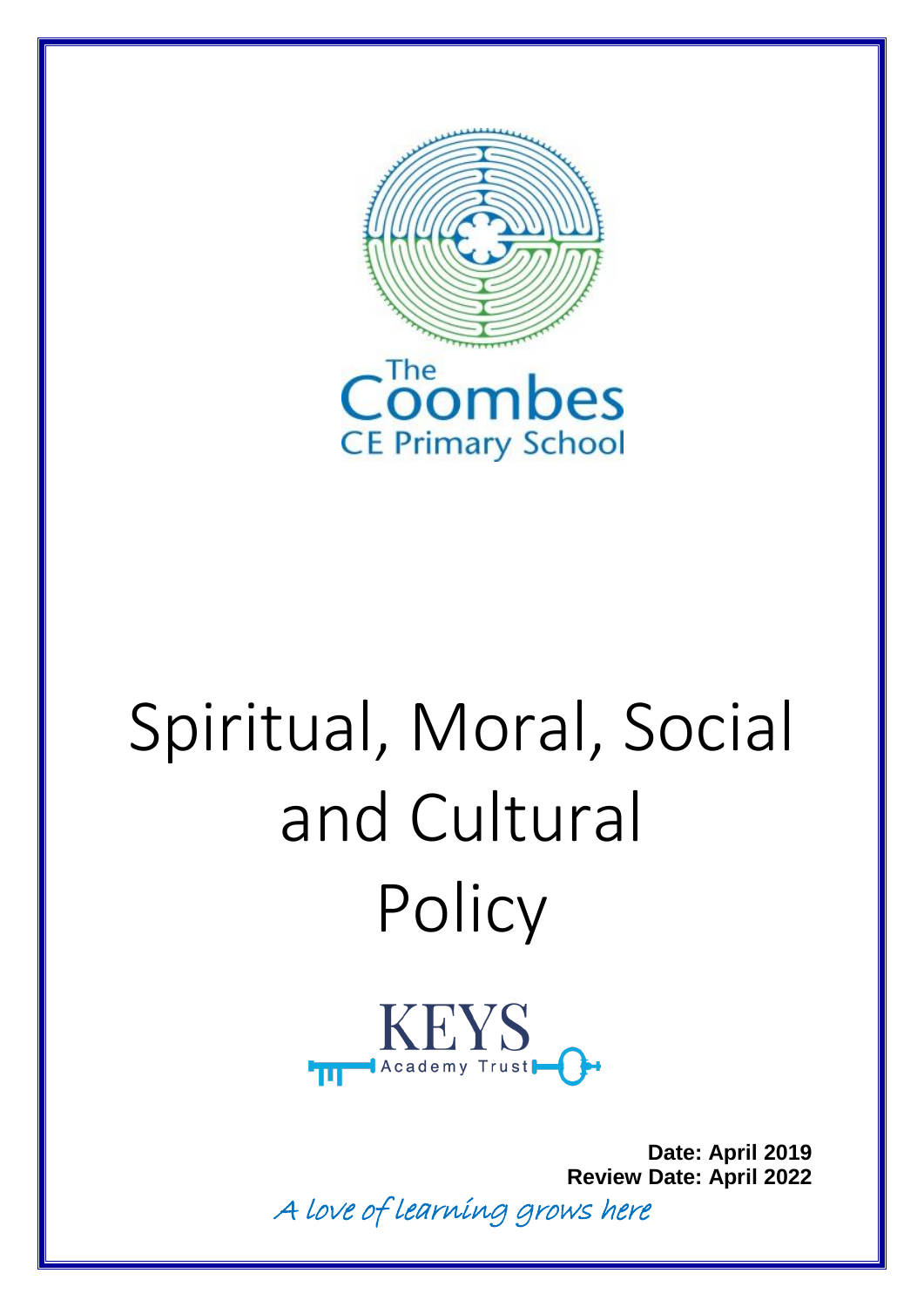### **1.0 Background**

Spiritual, Moral, Social and Cultural (SMSC), particularly spiritual development, lies at the heart of the curriculum of The Coombes CE Primary School, where it takes place in the context of Christian values. Schools play an important part in helping young people learn the difference between right and wrong, helping them to develop sound social skills and to make a positive contribution in community life; they also help young people to recognise the value and richness of cultural diversity in Britain. The SMSC aspects of education concentrate on the development of the pupil as an individual and as a personality, aiming to enrich and extend the human existence of each child in relation to the values, attitudes, beliefs and consequent behaviours acquired during school years. The Coombes CE Primary School will support the spiritual, moral, social and cultural development of all learners whether they are Christian, of other faiths, or of none.

### **2.0 Definitions**

### **2.1** Spiritual Development

This can be defined as personal development relating to the spirit or soul and the intangible. It does not necessarily relate to physical nature or matter and is not synonymous with religious education – although religious education and collective worship can be a major vehicle for the delivery of spiritual matters.

Terence Copley has described spiritual development as: "the development of the awareness that there is something more to life than meets the eye, something more than the material, something more than the obvious, something to wonder at, something to respond to …"

The spirituality we promote is Christian in nature.

#### **2.2** Moral Development

Moral development can be defined as personal development relating to human behaviour, especially the distinction between good and bad, right and wrong and the ability to cope with moral conflict.

#### **2.3** Social Development

Social development can be defined as personal development concerned with the rights and responsibilities of being members of families and various communities (local, national and global) and the ability to work towards the common good.

# **2.4** Cultural Development

Cultural development can be defined as personal development concerned with the total of inherited ideas, beliefs, values and knowledge which constitute the shared basis for social action. It aims to develop our sense of belonging within, value for and engagement with local, regional and national cultures.

A love of learning grows here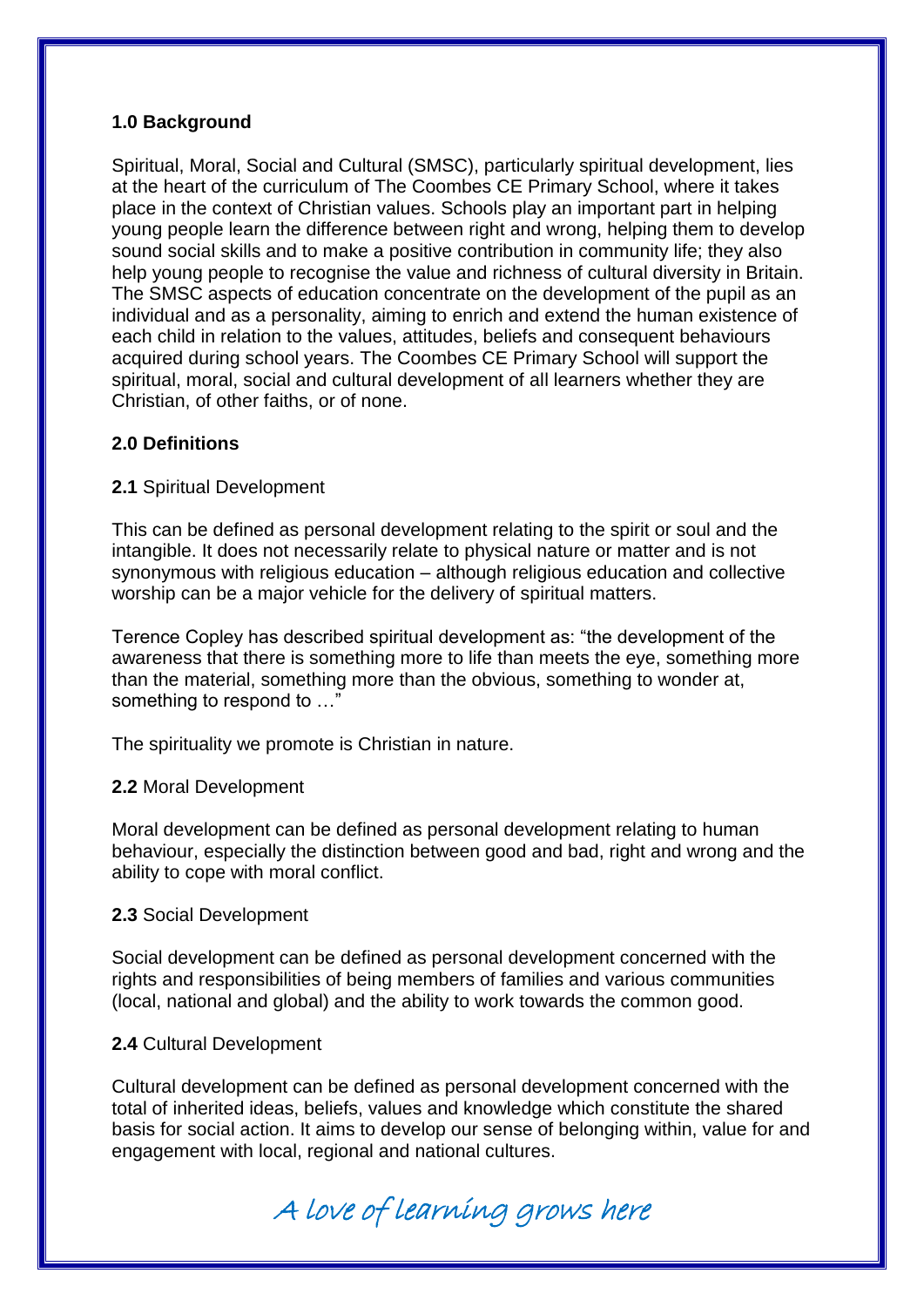# **3.0 Aims and Objectives**

The ethos of our school is such that all people who come into our school - staff, pupil, parent or visitor - are valued as individuals in their own right. They should set, and be entitled to expect from others, good standards of behaviour, marked by respect and responsibility.

The role model standards will be set by the Head Teacher and staff in order to give an effective example for our children. However, we must recognise that the children's development will be affected by many factors other than those which the school itself provides. These include maturity, personality, gender, family, peer group, ethnicity, cultural background and more generally the moral, spiritual and cultural climate of our society and of the communities to which the children belong.

Through religious education and acts of Collective Worship, children will be introduced to a broad spectrum of beliefs. They will be encouraged to value other people's opinions and develop a questioning mind across the curriculum.

The Coombes CE Primary School will promote spiritual, moral, social and cultural development in a number of ways such as:

Making time for and actively encouraging stillness, thought and reflection

 Posing questions that encourage the children to consider issues of meaning and purpose

Helping the child realise that to enjoy rights we have to accept responsibilities

 Encouraging tolerance and appreciation of the beliefs, values and customs of different cultures and faiths

# **4.0 Planning**

In planning lessons teachers are aware of the need to plan for opportunities in spirituality and reflection as well as for thinking skills.

**4.1** Planned opportunities for spiritual development in all subjects can be seen across the school. Children are given opportunities to reflect upon the meaning of spiritual experiences. Examples of experiences commonly regarded as spiritual include:

- Curiosity and mystery
- Awe and wonder
- Connection and belonging
- Heightened self-awareness
- Prayer and worship
- Deep feelings of what is felt to be ultimately important –
- A sense of security, well-being, worth and purposefulness

A love of learning grows here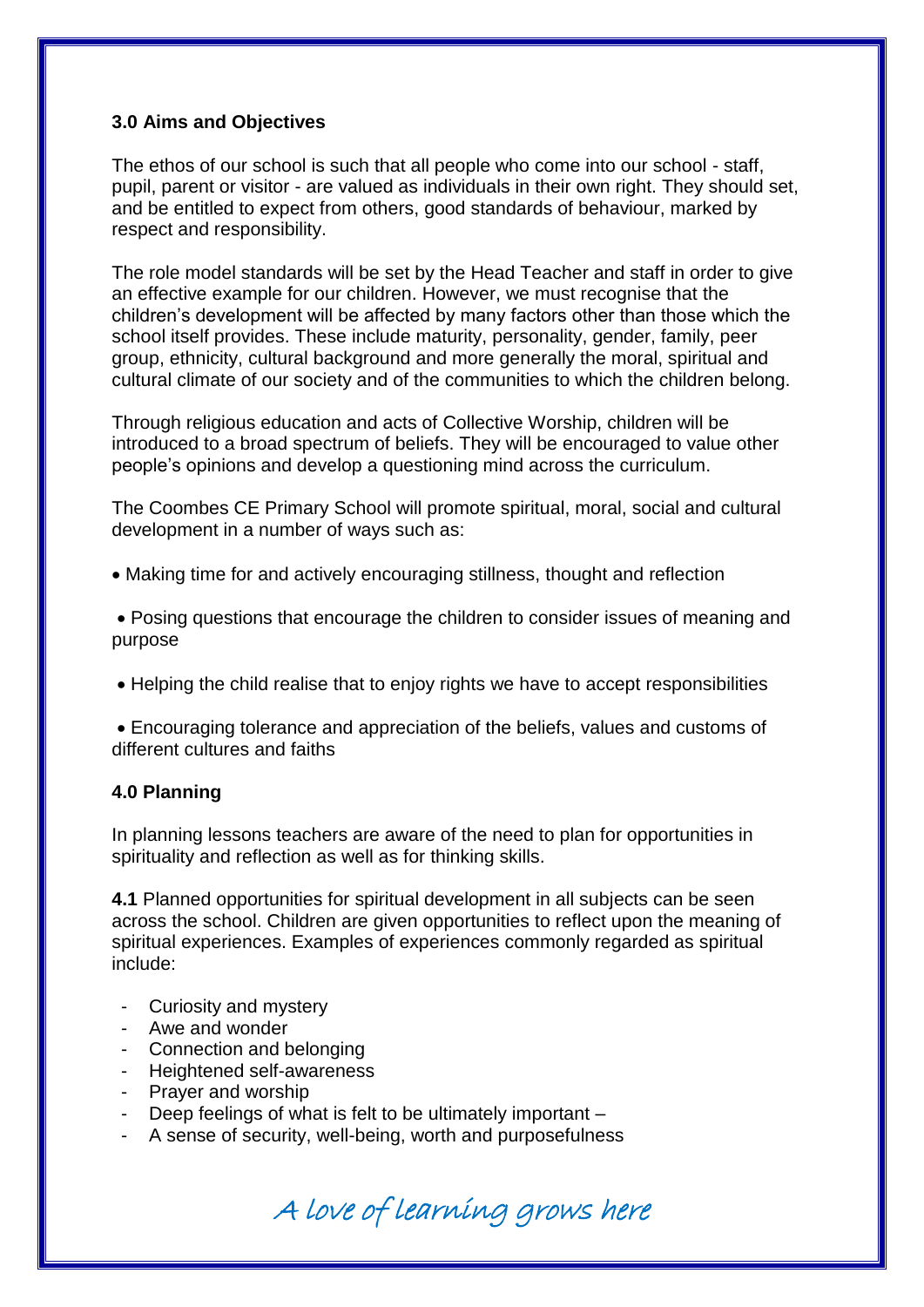These can occur during any part of the school day, e.g. when listening to music, discussing care needed for animals, exercising empathy or creativity, how we live, thinking about the future, etc.

**4.2** Moral/Social Development It is important that children are given clear guidance as to what is not acceptable behaviour, so that they can develop a moral code of their own that is socially acceptable.

At The Coombes CE Primary School we constantly refer to the ethos of 'We care for each other' which encapsulates all values, including:

- telling the truth
- keeping promises
- respecting the rights and property of others
- acting considerately towards others
- helping those less fortunate and weaker than ourselves
- taking personal responsibility for one's actions
- self-discipline listening to each other

We reject:

- bullying
- cheating
- deceit
- unkindness
- irresponsibility
- dishonesty

Teachers discuss with their classes a code of conduct for the classroom based on the values held by the school. We teach the children to be aware of and take responsibility for their own actions and encourage independence. We will help children to identify and verbalise their feelings and think these through so that they are expressed in behaviour that is socially acceptable.

This is done through worship, circle time, Social Skills groups and Religious Education and SEAL sessions (Personal, Social and Health Education).

We are passionate about the development of the whole child and will endeavour to raise self-esteem through praise, encouragement, acknowledgement of effort, perseverance and attainment and any other means that highlight both academic and social achievements.

**4.3** Cultural Development Children should be made aware of the diversity of other cultures both within modern Britain and throughout the world and to celebrate difference.

This can be done through Music, PE, Art, Topic, Religious Education and many other curriculum areas.

When children first come into our school we focus upon learning to co-operate and respect each other. This continues through the whole school, learning through play

A love of learning grows here